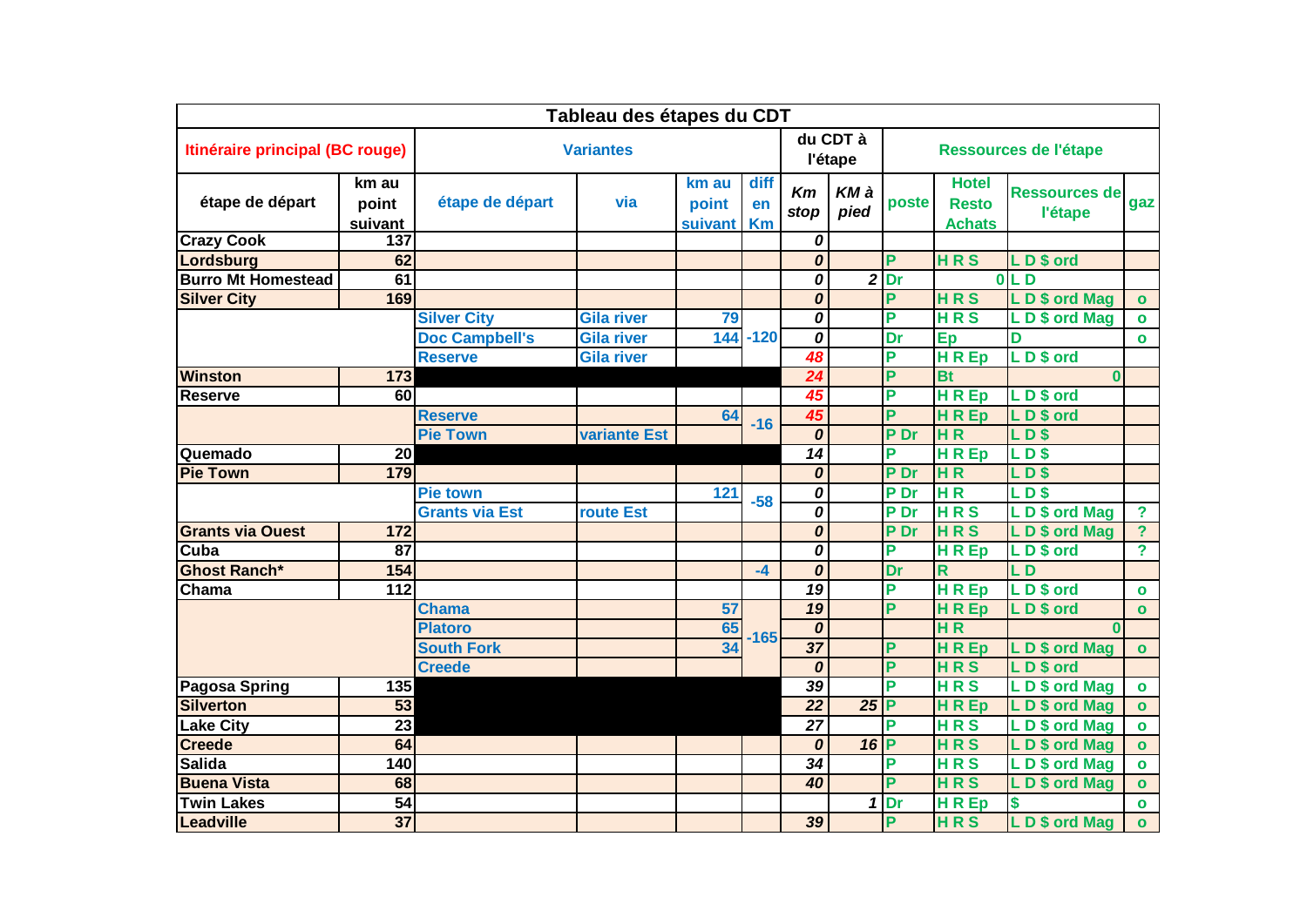| <b>Copper Mt</b>             | 23               |                              |                   |     |             | $\overline{\boldsymbol{\theta}}$ |        | P    | <b>HRS</b>       | LD\$ ord             |              |
|------------------------------|------------------|------------------------------|-------------------|-----|-------------|----------------------------------|--------|------|------------------|----------------------|--------------|
|                              |                  | <b>Copper Mt</b>             |                   | 35  | $-10$       | 0                                |        |      | <b>HRBt</b>      | LD\$ ord             |              |
|                              |                  | <b>Silverthorne</b>          |                   | 53  |             | $\overline{\boldsymbol{\theta}}$ |        | P    | <b>HRS</b>       | LD\$ ord Mag         | $\bullet$    |
|                              |                  | <b>Winter Park / Fraser</b>  |                   |     |             | $\overline{23}$                  |        | P    | <b>HRS</b>       | LD\$ ord Mag         | $\bullet$    |
| <b>Brekenbridge</b>          | 75               |                              |                   |     |             | 6                                |        | P    | <b>HRS</b>       | LD\$ ord Mag         | $\mathbf{o}$ |
| <b>Winter Park Hwy40</b>     | 89               |                              |                   |     |             | $\overline{23}$                  |        | P    | <b>HRS</b>       | LD\$ ord Mag         | $\mathbf{o}$ |
| <b>Grand Lake</b>            | 155              |                              | <b>Rockies</b>    |     |             | 0                                |        | P Dr | <b>HREp</b>      | LD\$ ord             |              |
|                              |                  | <b>Grand Lake</b>            | sans le           | 126 | $-29$       | 0                                |        | P Dr | <b>HREp</b>      | LD\$ ord             |              |
|                              |                  | <b>Steamboat Spring</b>      | parc              |     |             | $\overline{37}$                  |        | P    | <b>HRS</b>       | LD\$ ord Mag         | $\bullet$    |
| <b>Steamboat Spring</b>      | 139              |                              |                   |     |             | $\overline{37}$                  |        | P    | <b>HRS</b>       | LD\$ ord Mag         | $\mathbf{o}$ |
| Encampment                   | $\overline{133}$ |                              |                   |     |             | $\overline{24}$                  |        | P    | <b>HREp</b>      | LD\$                 |              |
| <b>Rawlins</b>               | 182              |                              |                   |     |             | $\overline{o}$                   |        | P    | <b>HRS</b>       | LD\$ ord             | $\bullet$    |
| <b>Atlantic City</b>         | $\overline{13}$  |                              |                   |     |             | $\overline{\mathbf{3}}$          |        | Dr   | H <sub>R</sub>   | LD\$                 |              |
| <b>Lander Hwy28</b>          | 69               |                              |                   |     |             | 58                               |        | P    | <b>HRS</b>       | LD\$ ord Mag         | $\bullet$    |
|                              |                  | <b>Lander</b>                | <b>Cercle des</b> | 134 | $\bf{0}$    | $\overline{58}$                  |        | P    | <b>HRS</b>       | LD\$ ord Mag         | $\bullet$    |
|                              |                  | <b>Pinedale</b>              | <b>Tours</b>      |     |             | $\overline{18}$                  | $16$ P |      | <b>HRS</b>       | LD\$ ord Mag         | $\bullet$    |
| <b>Big Sandy Lodge</b>       | 65               |                              |                   |     |             | 0                                |        | Dr   | $\Omega$         | n                    |              |
| <b>Pinedale</b>              | $\overline{132}$ |                              |                   |     |             | $\overline{18}$                  | $16$ P |      | <b>HRS</b>       | LD\$ ord Mag         | $\bullet$    |
|                              |                  | <b>Pinedale</b>              | <b>Knapsack</b>   | 132 | $\bf{0}$    | $\overline{18}$                  | $16$ P |      | <b>HRS</b>       | LD\$ ord Mag         | $\bullet$    |
|                              |                  | <b>Dubois</b>                | col               |     |             | $\overline{45}$                  |        | P    | <b>HRS</b>       | LD\$ ord Mag         |              |
| <b>Dubois</b>                | 5                |                              |                   |     |             | $\overline{45}$                  |        | P    | <b>HRS</b>       | LD\$ ord Mag         | $\bullet$    |
| <b>Brooks Lodge</b>          | 118              |                              |                   |     |             | 0                                |        | Dr   |                  | $\mathbf{0}$         |              |
| <b>Grant village</b>         | 39               |                              |                   |     |             | 11                               |        | P    | <b>R</b> Bt      | <b>LD\$</b>          | $\bullet$    |
| <b>Old Faithfull</b>         | 239              |                              |                   |     |             | $\boldsymbol{o}$                 |        | P    | <b>HREp</b>      | <b>LD\$</b>          | $\bullet$    |
|                              |                  | <b>Old Faithfull</b>         |                   | 64  |             | $\overline{o}$                   |        | P    | <b>HREp</b>      | LD                   | $\bullet$    |
|                              |                  | <b>Sawtelle / Mack's Inn</b> |                   | 90  | $-85$       | $\overline{o}$                   |        | P    | <b>HREp</b>      | <b>LD\$</b>          |              |
|                              |                  | Lima                         |                   |     |             |                                  |        | P Dr | HR <sub>Bt</sub> | LDS                  | $\bullet$    |
| Lima                         | 165              |                              |                   |     |             | $\overline{31}$                  |        | P    | HR Bt            | $LD$ \$              | $\bullet$    |
| Leadore                      | 197              |                              |                   |     |             | 39                               |        | Dr   | HR Bt            | <b>LD\$</b>          |              |
| <b>Salmon</b>                |                  |                              |                   |     |             | 71                               |        | 3P   | <b>HRS</b>       | LD\$ ord             |              |
| <b>Darby</b>                 | 261 / 270        |                              |                   |     |             | 42                               | $5$ P  |      | <b>HREp</b>      | LD\$ ord Mag         | $\mathbf{o}$ |
| <b>Wisdom</b>                |                  |                              |                   |     |             | 42                               |        | P    | <b>HREp</b>      | $LD$ \$              |              |
|                              |                  | <b>Salmon / Darby</b>        |                   | 162 |             |                                  |        |      |                  |                      |              |
|                              |                  | <b>Anaconda</b>              |                   |     | $122 - 141$ |                                  |        | P    | <b>HRS</b>       | LD\$ ord             |              |
|                              |                  | <b>Helena</b>                |                   |     |             |                                  |        | P    | <b>HRS</b>       | LD\$ ord Mag         | $\bullet$    |
| <b>Butte (Interstate 90)</b> | 15               |                              |                   |     |             | $\overline{16}$                  |        | P    | <b>HRS</b>       | DL\$ ord Mag         | $\mathbf{o}$ |
| <b>Butte (Chemin)</b>        | 149              |                              |                   |     |             |                                  |        | 3 P  | <b>HRS</b>       | <b>DL</b> \$ ord Mag | $\bullet$    |
| <b>Helena</b>                | 109              |                              |                   |     |             | 24                               |        | P    | <b>HRS</b>       | LD\$ ord Mag         | $\mathbf{o}$ |